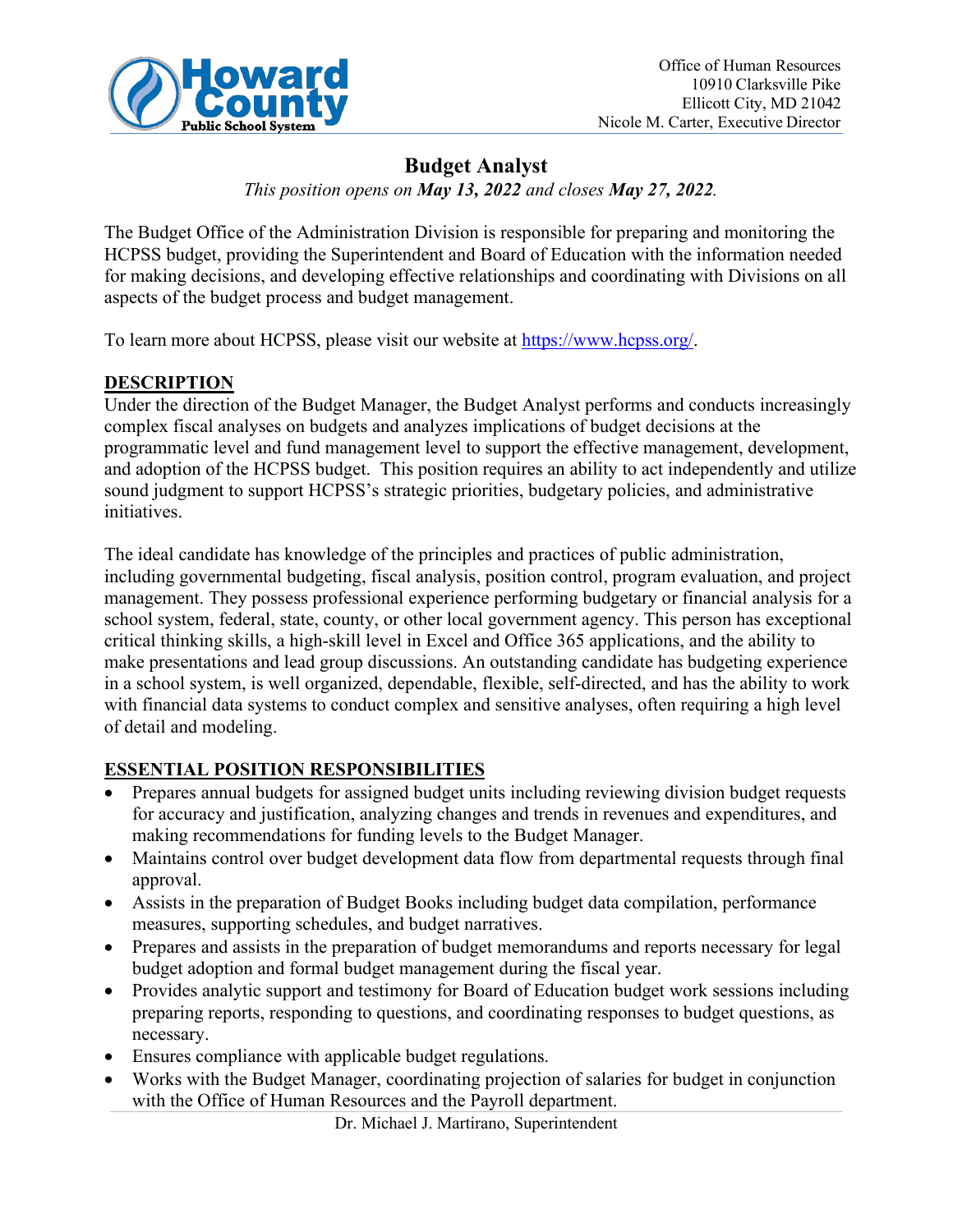

- Prepares revenue and expenditure projections, as necessary.
- Manages budget-related data systems, including the input of budget data into the budget and financial systems and the reporting of budget data.
- Trains departmental users in budget preparation including the usage of budget systems.
- Assists in the management and monitoring of the budget including preparing budget amendments, reviewing procurement for funding sufficiency, analyzing budget to actual trends, analyzing grants and other restricted funds, and performing cost-to-complete analysis to help determine expenditure patterns and project available funds at year-end.
- Assists in the preparation of required reports and studies such as the Monthly Operating Budget Financial Report.
- Works with Divisions to provide fiscal analysis for legislation.
- Assists in maintaining internal controls and the appropriate posting of revenues and expenditures to the general ledger.
- Assists and supports Divisions through routine communication and budget meetings to ensure an ongoing budget review and planning process and to provide a proactive approach to problem resolution and information sharing.

The above list is a summary of the functions of the job, not an exhaustive or comprehensive list of all possible job responsibilities, tasks, and duties.

### **MINIMUM QUALIFICATIONS**

Applicants must meet all of the following qualifications, listed below, to be considered for the vacancy.

#### **Education and Experience:**

| Applicants must meet the criteria in ONE of the rows below. |                                                  |
|-------------------------------------------------------------|--------------------------------------------------|
| Bachelor's degree in public administration,                 | Four (4) years of budget development, budget     |
| business administration, political science, finance,        | analysis, or other relevant financial management |
| or a related field.                                         | experience.                                      |
| Master's degree in public administration, business          | Two (2) years of budget development, budget      |
| administration, political science, finance, or a            | analysis, or other relevant financial management |
| related field.                                              | experience.                                      |

### **PREFERRED QUALIFICATIONS**

- Governmental budgeting experience for a school system, federal, state, or local government.
- Knowledge of Maryland legal regulations related to school funding and budgeting.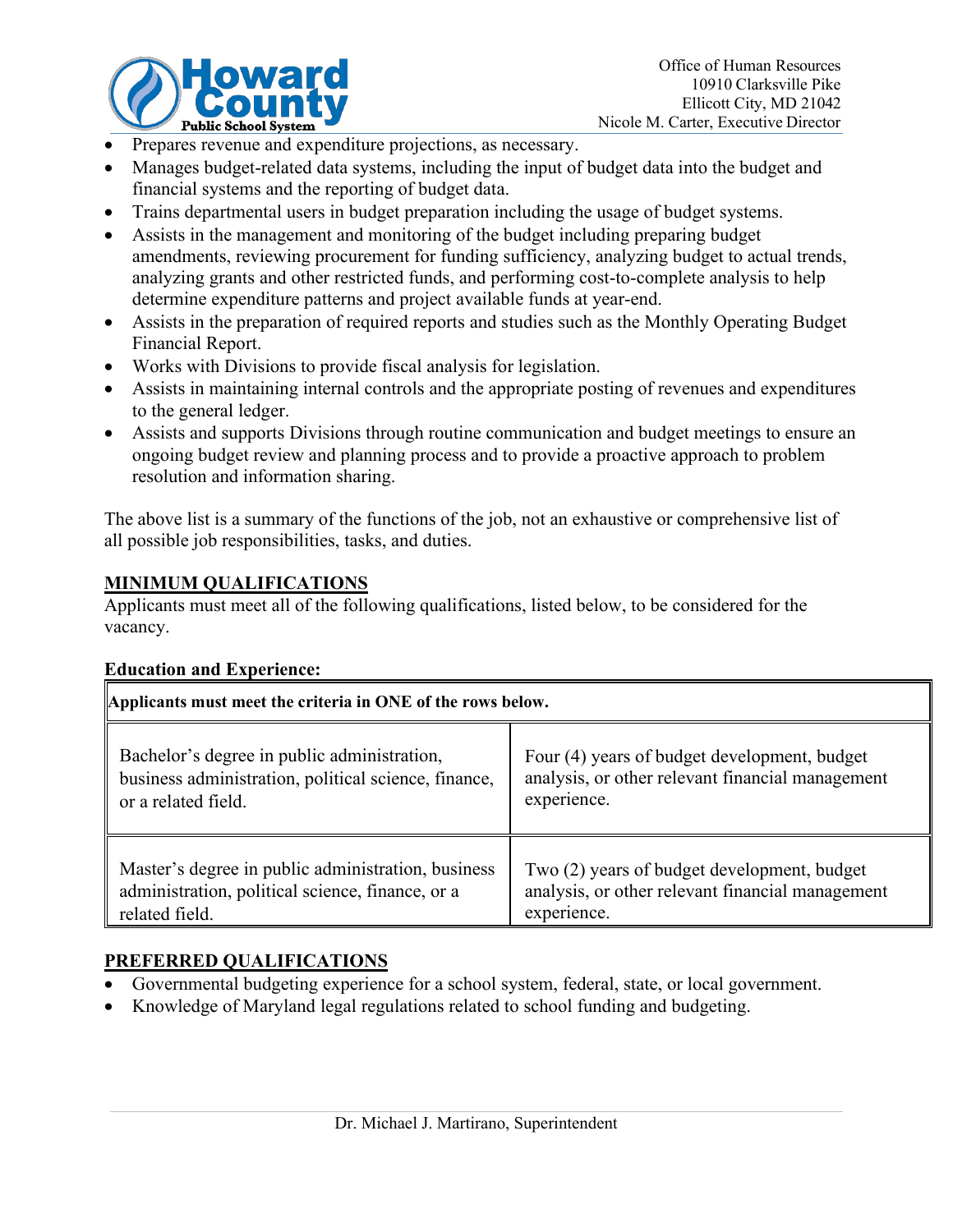

#### **SELECTION REQUIREMENTS**

Applicants who meet the minimum qualifications will be included in further evaluation. The evaluation may be a rating of your application based on your education, training, and experience as they relate to the requirements and preferred qualifications of the position. Therefore, it is essential that you provide complete and accurate information on your application. Please report all related education, dates, and hours of work. Clearly indicate your college degree and major on your application, if applicable.

For education obtained outside the U.S., any job offer will be contingent on the candidate providing an evaluation for equivalency by a [foreign credential evaluation service](https://www.marylandpublicschools.org/about/Pages/DEE/Certification/Foreign-Transcript-Evaluation-Agencies.aspx) prior to starting employment (and may be requested prior to interview).

#### **EMPLOYMENT INFORMATION**

This is a full-time position in the Howard County Educators Association, Educational Support Professionals unit (HCEA-ESP). The current salary range for this position is Grade 26 on the Technical Central Office and School Based salary scale, \$90,961 - \$135,614. Salary placement will be in conjunction with salary procedures of the Howard County Public School System which considers relevant prior experience. Under the Fair Labor Standards Act, this position is exempt from overtime.

Under the HCPSS Telework Program, this position may have flexible work from home options available. Approval is based on the needs of the department and the school system.

#### **HCPSS encourages vaccination against COVID-19 as a continuous mitigation strategy for the health and wellbeing of students and staff.**

#### **APPLICATION REQUIREMENTS**

**Only applicants who submit all the requested information by the closing date of the vacancy will be considered for this position.** Interviews will be limited to those applicants who, in addition to meeting the basic requirements, have experiences and education which most closely match the position qualifications and the needs of the school system.

Please note that a completed application includes:

- A complete application form that includes a listing of employment locations with dates of employment and names of direct supervisors.
- All supplemental materials (i.e.: resume, letter of introduction, and transcripts) required to verify that you meet the minimum qualifications.

HCPSS requires an official [evaluation of foreign credentials](http://www.marylandpublicschools.org/about/Pages/DEE/Certification/Foreign-Transcript-Evaluation-Agencies.aspx) to verify educational qualifications.